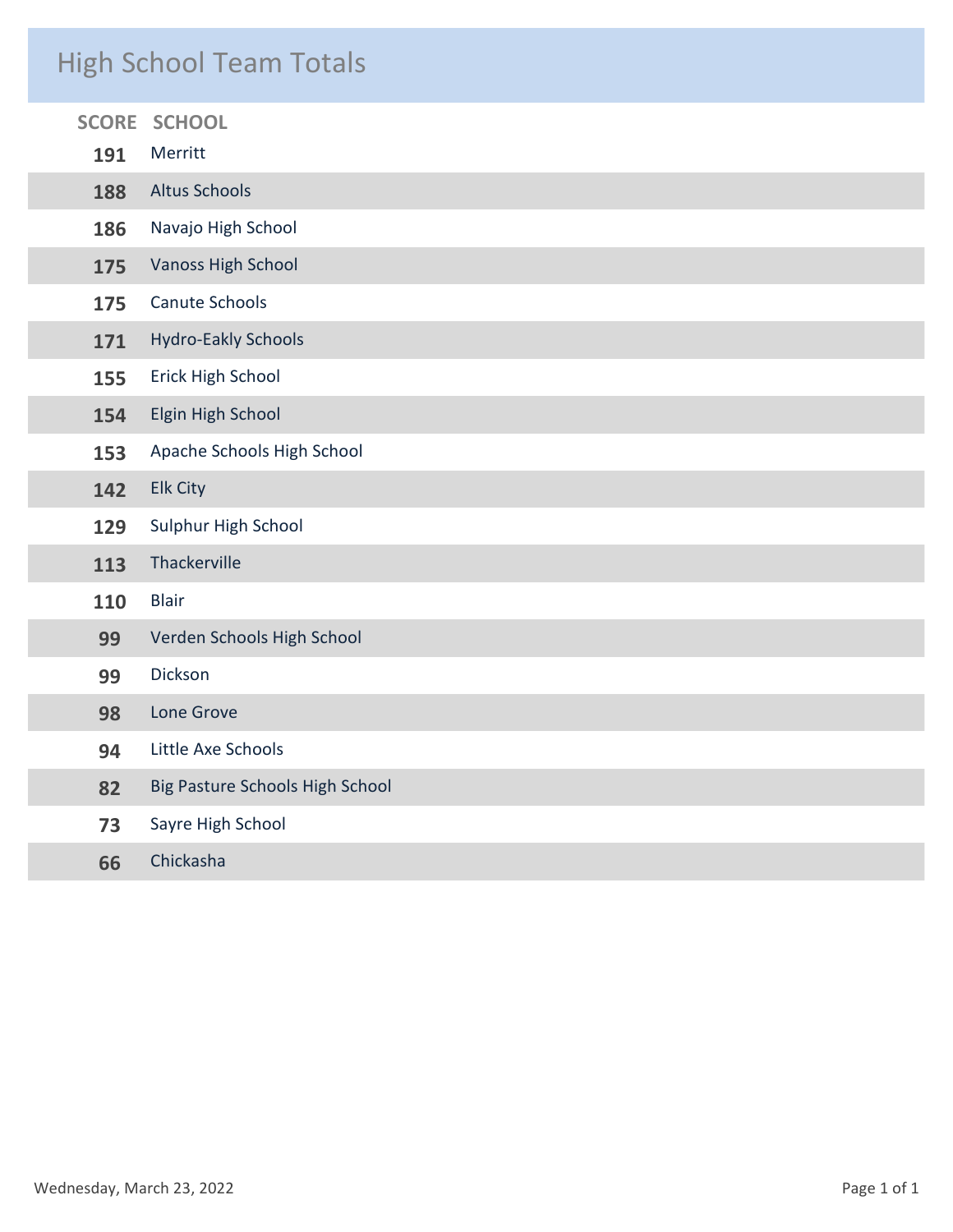# High School Female Individuals

| <b>SCORE</b> | <b>TIEBREAK</b> | <b>NAME</b>            | <b>SCHOOL</b>              |
|--------------|-----------------|------------------------|----------------------------|
| 23           | $7 - 7 - 9$     | Kya Funkhouser         | Navajo High School         |
| 22           | $9 - 1 - 7$     | <b>Baylee Pence</b>    | <b>Altus Schools</b>       |
| 22           | $0 - 16 - 2$    | <b>Breegan Barnett</b> | Merritt                    |
| 19           | $0 - 1 - 0$     | Kaiyn Salcido          | <b>Blair</b>               |
| 18           | $4 - 1 - 1$     | <b>Alaina Grigg</b>    | Vanoss High School         |
| 17           | $3 - 2 - 0$     | Janessa Willson        | Sayre High School          |
| 17           | $1 - 0 - 0$     | Alyssa Brott           | <b>Elk City</b>            |
| 17           | $0 - 3 - 2$     | <b>Ashley Cain</b>     | Navajo High School         |
| 17           | $0 - 1 - 4$     | <b>Meliah Sutton</b>   | Canute Schools             |
| 16           | $3 - 0 - 0$     | Kylie Lindenfelser     | Erick High School          |
| 16           | $2 - 1 - 0$     | Lexi Smith             | Merritt                    |
| 16           | $1 - 0 - 0$     | Clelia Hilley          | <b>Altus Schools</b>       |
| 16           | $0 - 1 - 2$     | Jayden Darling         | Merritt                    |
| 15           | $2 - 3 - 3$     | <b>Chloe McBride</b>   | <b>Altus Schools</b>       |
| 15           | $1 - 2 - 0$     | Mary Wise              | Vanoss High School         |
| 14           | $2 - 0 - 0$     | Savanna Ingle          | Apache Schools High School |
| 14           | $1 - 1 - 5$     | Bobi Jene Claborn      | Apache Schools High School |
| 14           | $0 - 5 - 0$     | Kylie McIntyre         | Erick High School          |
| 14           | $0 - 4 - 0$     | Angel Dickenson        | Elgin High School          |
| 14           | $0 - 1 - 5$     | <b>Amber Craig</b>     | <b>Canute Schools</b>      |
| 13           | $0 - 0 - 0$     | Analiese Whittington   | <b>Elk City</b>            |
| 12           | $2 - 0 - 0$     | <b>Emily Sumpter</b>   | Apache Schools High School |
| 12           | $1 - 1 - 1$     | <b>Kynzie Doss</b>     | Little Axe Schools         |
| 12           | $1 - 0 - 0$     | Raquel Quihui          | Navajo High School         |
| 12           | $0 - 1 - 1$     | Kynleigh Brooks        | <b>Hydro-Eakly Schools</b> |
| 12           | $0 - 1 - 0$     | Dakota Smith           | Dickson                    |
| 12           | $0 - 0 - 0$     | Rylee Jackson          | Navajo High School         |
| 12           | $0 - 0 - 0$     | <b>Cassie Mosely</b>   | <b>Hydro-Eakly Schools</b> |
| 11           | $0 - 0 - 1$     | Kylar Adams            | <b>Hydro-Eakly Schools</b> |
| 11           | $0 - 0 - 1$     | Kayden Duncan          | <b>Altus Schools</b>       |
| 11           | $0 - 0 - 0$     | <b>Terra Downes</b>    | Verden Schools High School |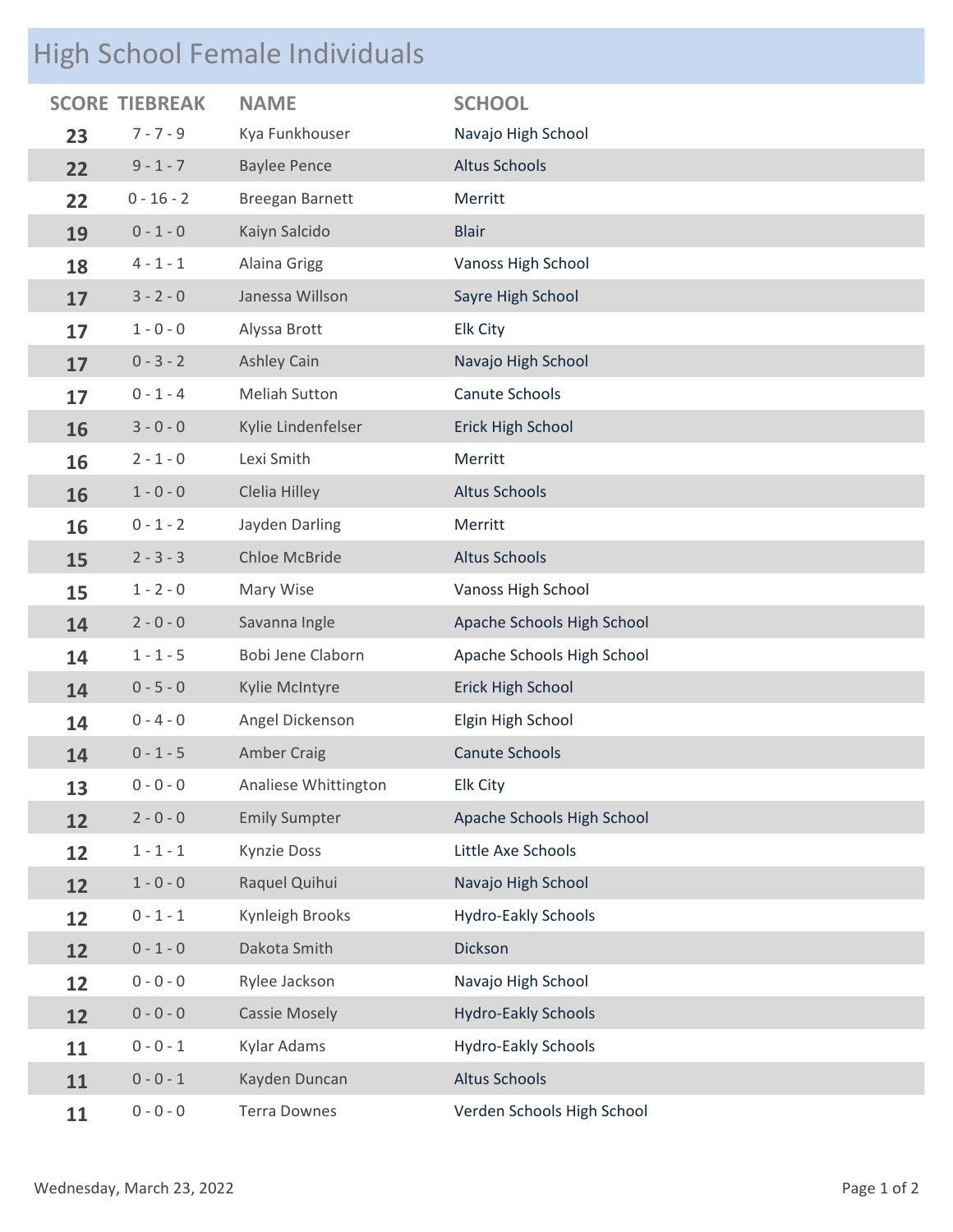|                | <b>SCORE TIEBREAK</b> | <b>NAME</b>           | <b>SCHOOL</b>              |
|----------------|-----------------------|-----------------------|----------------------------|
| 10             | $0 - 2 - 2$           | Hannah Priest         | Sulphur High School        |
| 9              | $1 - 0 - 0$           | Ally Janning          | Canute Schools             |
| 9              | $1 - 0 - 0$           | Kynna McIntyre        | Erick High School          |
| 9              | $0 - 1 - 1$           | Audrey McElhaney      | Elgin High School          |
| 9              | $0 - 1 - 0$           | Lexie Crabtree        | <b>Vanoss High School</b>  |
| 9              | $0 - 1 - 0$           | Rian McCray           | Apache Schools High School |
| $\overline{7}$ | $1 - 2 - 0$           | Ava Posey             | Chickasha                  |
| 6              | $0 - 0 - 2$           | Maelee Hunter         | <b>Elk City</b>            |
| 6              | $0 - 0 - 0$           | Makenzie Kretzshmar   | Thackerville               |
| 6              | $0 - 0 - 0$           | Reagan Watson         | Sulphur High School        |
| 5              | $0 - 0 - 3$           | Gracie Jones          | Lone Grove                 |
| 5              | $0 - 0 - 0$           | Hannah Hockersmith    | Lone Grove                 |
| 5              | $0 - 0 - 0$           | Kaitlynn McCage       | Thackerville               |
| 5              | $0 - 0 - 0$           | Kylie Schlueter       | Thackerville               |
| 5              | $0 - 0 - 0$           | Saphira Uptergrove    | Lone Grove                 |
| 3              | $0 - 0 - 0$           | Kenley York           | Elgin High School          |
| $\overline{2}$ | $0 - 0 - 1$           | <b>Emily Lowrance</b> | <b>Elk City</b>            |
| $\overline{2}$ | $0 - 0 - 0$           | Ella Kringlen         | Little Axe Schools         |
| $\overline{2}$ | $0 - 0 - 0$           | Sydnie Vandagriff     | Sulphur High School        |
| $\bf{0}$       | $0 - 0 - 0$           | <b>Gracie Miller</b>  | Little Axe Schools         |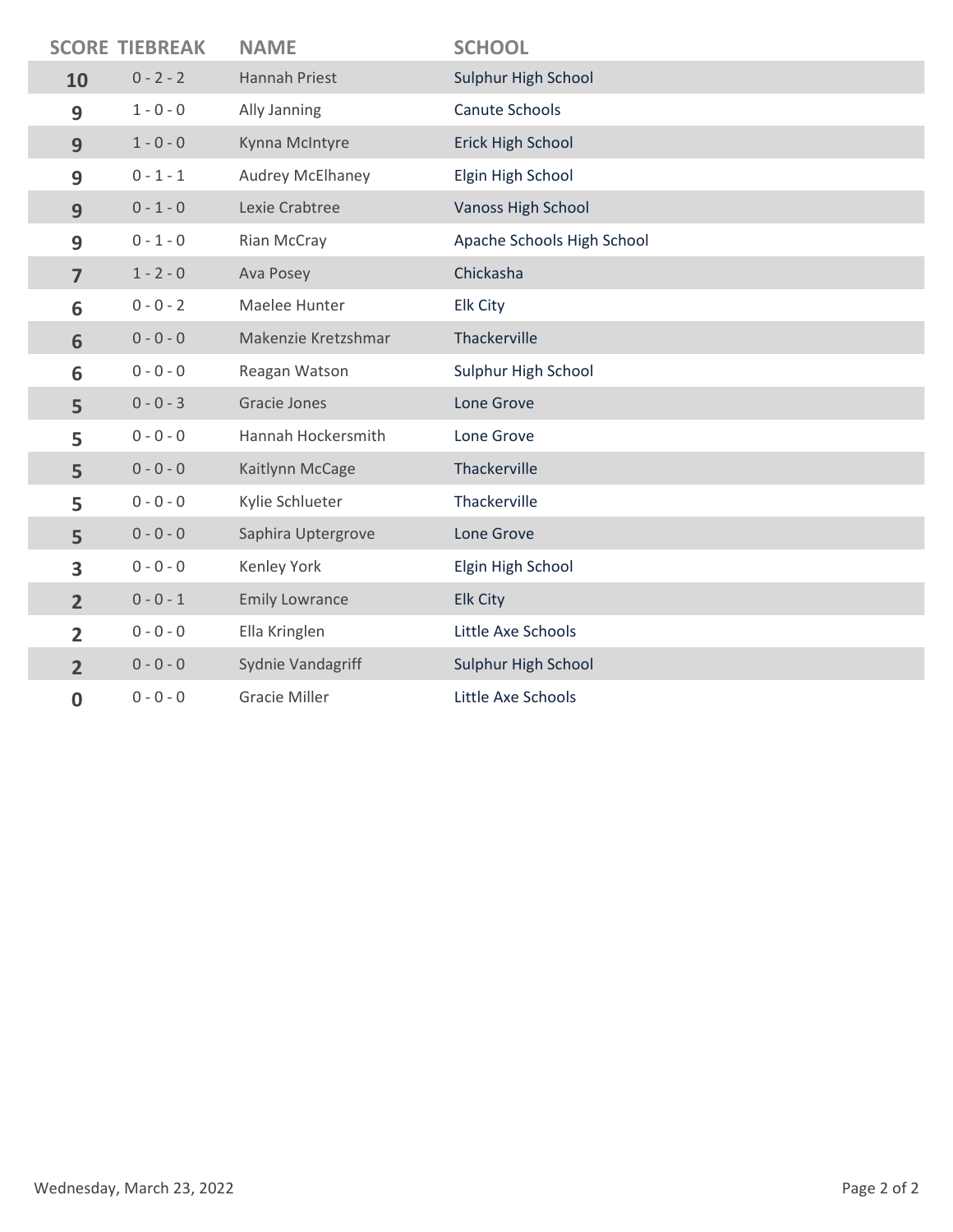### High School Male Individuals

|    | <b>SCORE TIEBREAK</b> | <b>NAME</b>             | <b>SCHOOL</b>              |
|----|-----------------------|-------------------------|----------------------------|
| 25 | $25 - 0 - 0$          | <b>Carson Miller</b>    | Altus Schools              |
| 24 | $9 - 15 - 0$          | <b>Austin Smith</b>     | <b>Hydro-Eakly Schools</b> |
| 24 | $3 - 2 - 1$           | John Harrold            | Navajo High School         |
| 23 | $12 - 4 - 7$          | Creede Booth            | <b>Vanoss High School</b>  |
| 22 | $17 - 1 - 1$          | <b>Brenton Stanford</b> | Erick High School          |
| 22 | $16 - 1 - 1$          | <b>Corbin Reese</b>     | Navajo High School         |
| 22 | $9 - 8 - 5$           | Layton Freas            | Merritt                    |
| 22 | $9 - 2 - 0$           | Aiden Wood              | Sayre High School          |
| 22 | $2 - 16 - 1$          | J.J. Cloud              | Merritt                    |
| 22 | $1 - 3 - 14$          | Chandler Zimmerman      | Elgin High School          |
| 22 | $1 - 0 - 0$           | Kace Angelly            | <b>Blair</b>               |
| 22 | $0 - 3 - 1$           | Hayden Hilliary         | Elgin High School          |
| 21 | $4 - 4 - 1$           | <b>Rustin Fraser</b>    | <b>Blair</b>               |
| 21 | $3 - 7 - 0$           | Dru Steffes             | Canute Schools             |
| 21 | $2 - 4 - 0$           | Jordan Harrold          | Navajo High School         |
| 20 | $7 - 4 - 4$           | Luke Gallagher          | <b>Altus Schools</b>       |
| 20 | $2 - 7 - 1$           | <b>Tiger Gillespie</b>  | Canute Schools             |
| 20 | $2 - 2 - 11$          | Owen Elliot             | <b>Canute Schools</b>      |
| 20 | $2 - 1 - 6$           | Korbin Smith            | <b>Hydro-Eakly Schools</b> |
| 20 | $2 - 1 - 1$           | <b>Brand McKay</b>      | <b>Hydro-Eakly Schools</b> |
| 20 | $2 - 0 - 0$           | <b>Grayson Downing</b>  | <b>Blair</b>               |
| 20 | $0 - 3 - 0$           | Mason Tucker            | Sayre High School          |
| 20 | $0 - 1 - 2$           | Nolan Thompson          | Vanoss High School         |
| 19 | $5 - 1 - 2$           | Corbin Davidson         | Elgin High School          |
| 19 | $4 - 6 - 1$           | Bryon Ford              | Altus Schools              |
| 19 | $4 - 2 - 7$           | Lane Gretman            | Canute Schools             |
| 19 | $4 - 2 - 2$           | <b>Carson Brooks</b>    | Navajo High School         |
| 19 | $1 - 7 - 2$           | Zach Damron             | <b>Canute Schools</b>      |
| 19 | $0 - 9 - 5$           | Kaden Davis             | Vanoss High School         |
| 18 | $8 - 2 - 3$           | Jake Thomas             | Elgin High School          |
| 18 | $4 - 0 - 0$           | Gatlin Jones            | Altus Schools              |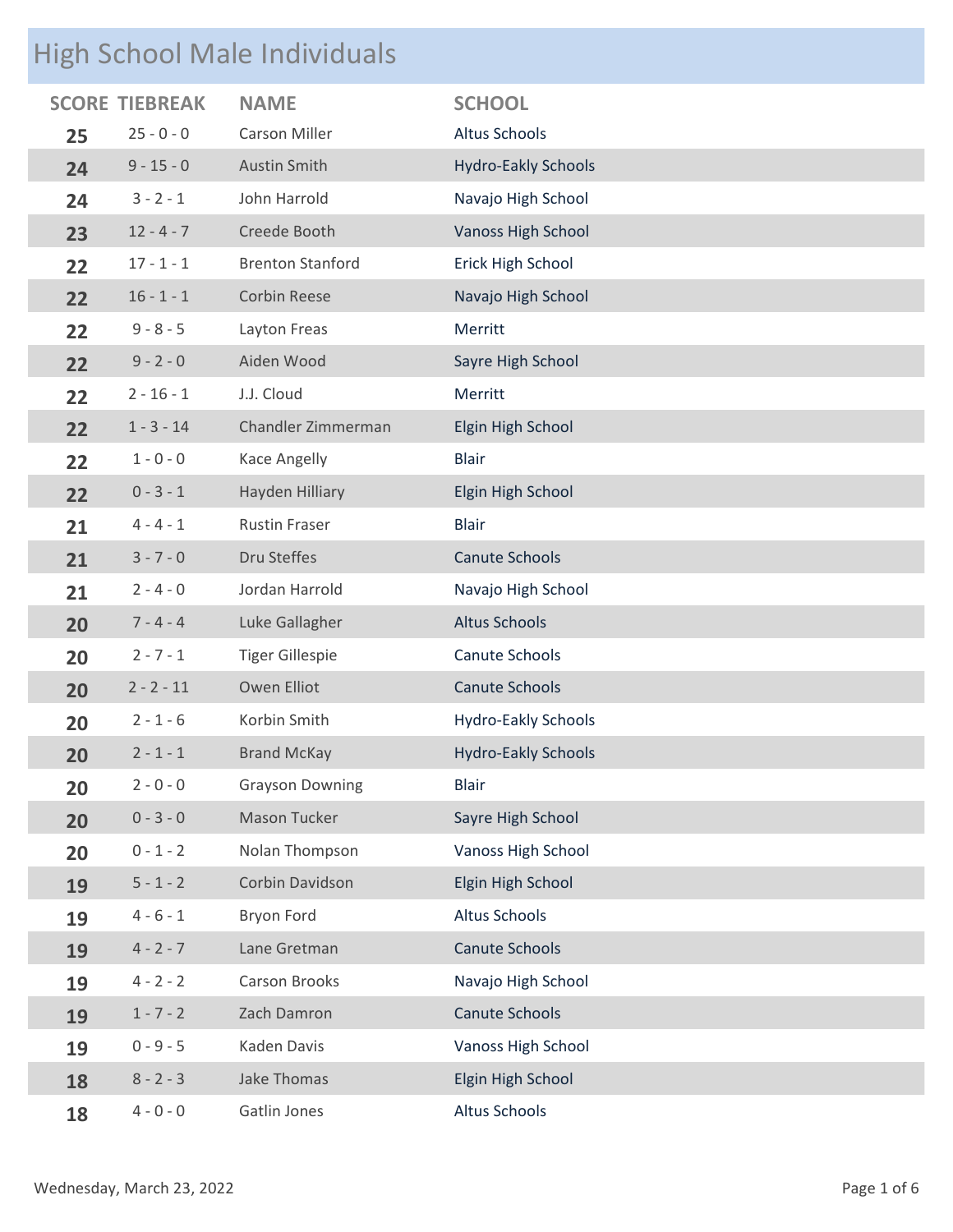|    | <b>SCORE TIEBREAK</b> | <b>NAME</b>            | <b>SCHOOL</b>              |
|----|-----------------------|------------------------|----------------------------|
| 18 | $3 - 10 - 0$          | Caleb Warner           | <b>Hydro-Eakly Schools</b> |
| 18 | $3 - 1 - 4$           | Reece Hightower        | Merritt                    |
| 18 | $2 - 0 - 0$           | Caje McKay             | <b>Hydro-Eakly Schools</b> |
| 18 | $1 - 3 - 1$           | <b>Colton Downing</b>  | <b>Altus Schools</b>       |
| 18 | $1 - 2 - 9$           | <b>Blake Redd</b>      | <b>Elk City</b>            |
| 18 | $1 - 2 - 1$           | <b>Teagan Herron</b>   | <b>Altus Schools</b>       |
| 18 | $1 - 1 - 2$           | <b>Gunner Coffey</b>   | <b>Elk City</b>            |
| 18 | $1 - 0 - 0$           | Wyatt Green            | <b>Hydro-Eakly Schools</b> |
| 18 | $1 - 0 - 0$           | <b>Dylan Hayes</b>     | <b>Vanoss High School</b>  |
| 18 | $0 - 9 - 0$           | <b>Brody Lindsey</b>   | Apache Schools High School |
| 18 | $0 - 8 - 3$           | Joseph Dietrich        | Apache Schools High School |
| 18 | $0 - 4 - 1$           | <b>Tanner Newton</b>   | Merritt                    |
| 18 | $0 - 2 - 14$          | Ryder Klaassen         | <b>Hydro-Eakly Schools</b> |
| 18 | $0 - 0 - 1$           | <b>Ben McGill</b>      | Sulphur High School        |
| 18 | $0 - 0 - 0$           | Caleb Stone            | Merritt                    |
| 17 | $5 - 1 - 0$           | <b>Travis Lindsey</b>  | Apache Schools High School |
| 17 | $2 - 1 - 0$           | <b>Trent Wine</b>      | <b>Altus Schools</b>       |
| 17 | $1 - 6 - 5$           | Joe Tripp              | <b>Blair</b>               |
| 17 | $1 - 5 - 1$           | Zach Johnson           | Verden Schools High School |
| 17 | $1 - 0 - 0$           | <b>Tucker Dunlap</b>   | Erick High School          |
| 17 | $1 - 0 - 0$           | Lane Hargrove          | <b>Elk City</b>            |
| 17 | $0 - 3 - 3$           | <b>Weston Beals</b>    | Canute Schools             |
| 17 | $0 - 0 - 2$           | <b>CT Howard</b>       | <b>Altus Schools</b>       |
| 17 | $0 - 0 - 1$           | Gage Watson            | Sulphur High School        |
| 16 | $4 - 2 - 1$           | Kaden Miller           | Erick High School          |
| 16 | $3 - 0 - 0$           | <b>Michael Beavers</b> | Apache Schools High School |
| 16 | $3 - 0 - 0$           | Haden Goode            | Lone Grove                 |
| 16 | $1 - 2 - 2$           | Caden Harkins          | Erick High School          |
| 16 | $0 - 3 - 0$           | <b>Matthew Beavers</b> | Apache Schools High School |
| 16 | $0 - 2 - 2$           | Luke Foreman           | Thackerville               |
| 16 | $0 - 1 - 1$           | Clay Underhill         | Elgin High School          |
| 16 | $0 - 0 - 3$           | <b>Grady Thomas</b>    | Elgin High School          |
| 16 | $0 - 0 - 0$           | Zach Wilson            | <b>Vanoss High School</b>  |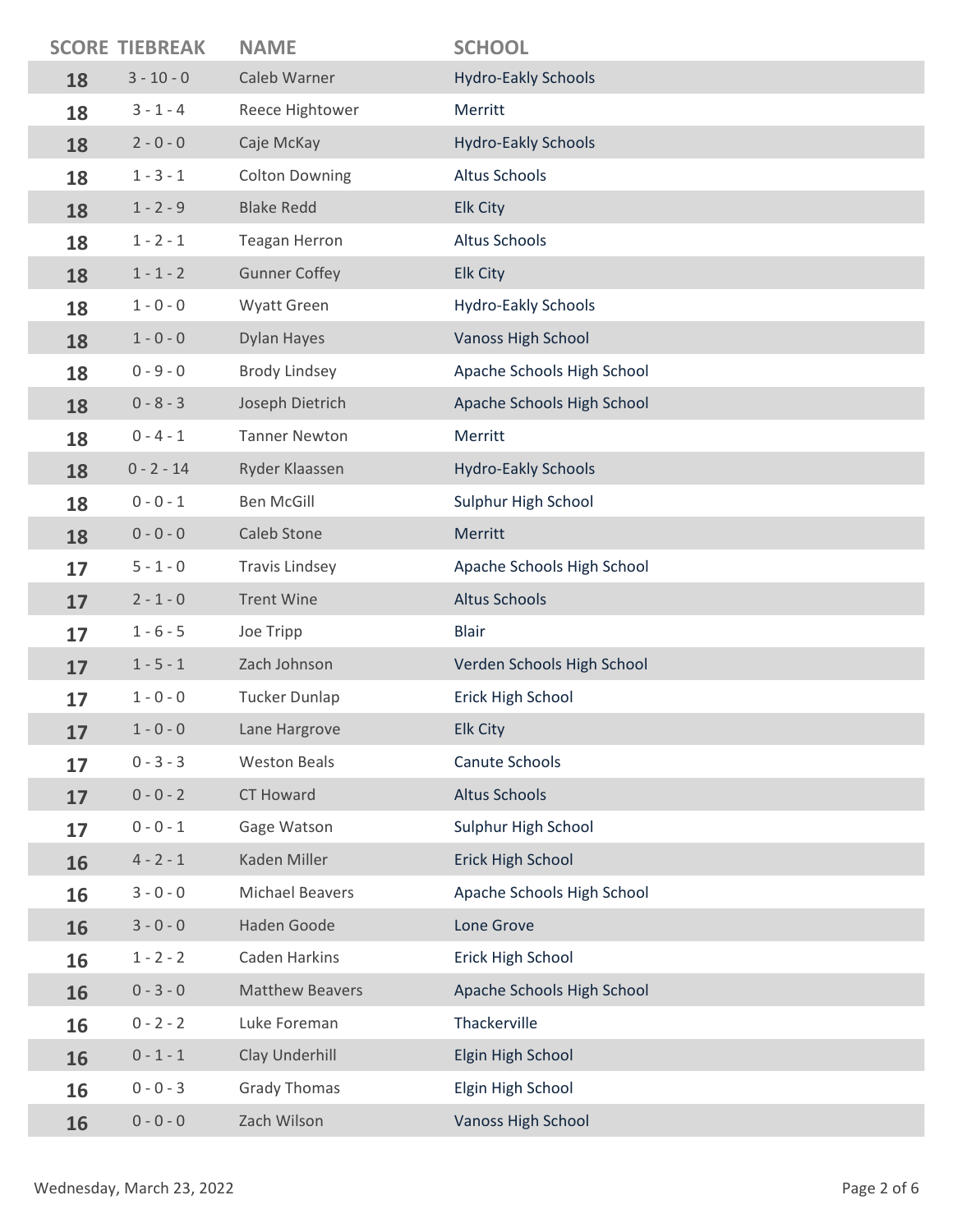|    | <b>SCORE TIEBREAK</b> | <b>NAME</b>             | <b>SCHOOL</b>                   |
|----|-----------------------|-------------------------|---------------------------------|
| 15 | $3 - 2 - 7$           | Zane DeForest           | Sulphur High School             |
| 15 | $3 - 0 - 0$           | Coy Davidson            | Elgin High School               |
| 15 | $3 - 0 - 0$           | Devon Fiester           | Elk City                        |
| 15 | $3 - 0 - 0$           | Colton Winchester       | Dickson                         |
| 15 | $2 - 0 - 0$           | <b>Brody Bryant</b>     | Canute Schools                  |
| 15 | $2 - 0 - 0$           | Landon Hillis           | Dickson                         |
| 15 | $1 - 3 - 1$           | Cain Buckmaster         | Hydro-Eakly Schools             |
| 15 | $1 - 2 - 1$           | Dalton Taylor           | Big Pasture Schools High School |
| 15 | $1 - 1 - 1$           | <b>Brody Vandagriff</b> | Sulphur High School             |
| 15 | $1 - 0 - 0$           | <b>Bodie Lancaster</b>  | <b>Vanoss High School</b>       |
| 15 | $1 - 0 - 0$           | Johnny Wallace          | Navajo High School              |
| 15 | $0 - 2 - 0$           | Elias Walker            | Erick High School               |
| 15 | $0 - 1 - 4$           | Nathan Wolfe            | Thackerville                    |
| 15 | $0 - 1 - 3$           | Cooper Schulz           | Elgin High School               |
| 15 | $0 - 0 - 2$           | Dylan Kleckner          | Erick High School               |
| 15 | $0 - 0 - 1$           | <b>Micah Carney</b>     | <b>Hydro-Eakly Schools</b>      |
| 15 | $0 - 0 - 0$           | Christian Iglesias      | Erick High School               |
| 14 | $4 - 1 - 1$           | Anthony Arizpe          | Merritt                         |
| 14 | $2 - 3 - 1$           | <b>Ethan Brooks</b>     | Chickasha                       |
| 14 | $2 - 2 - 0$           | Jakey Lovins            | Little Axe Schools              |
| 14 | $2 - 0 - 0$           | Caleb Robinson          | Big Pasture Schools High School |
| 14 | $1 - 3 - 2$           | <b>Rylon Tallent</b>    | Verden Schools High School      |
| 14 | $1 - 1 - 3$           | Conner Corbell          | Lone Grove                      |
| 14 | $1 - 1 - 0$           | Kaden Hurst             | Navajo High School              |
| 14 | $1 - 0 - 0$           | Cooper Hicks            | Thackerville                    |
| 14 | $0 - 2 - 1$           | Zane Allen              | Sayre High School               |
| 14 | $0 - 1 - 3$           | <b>TJ Rains</b>         | Thackerville                    |
| 14 | $0 - 1 - 3$           | Zack Roberts            | Apache Schools High School      |
| 14 | $0 - 1 - 0$           | Corbin McCurdy          | Sulphur High School             |
| 14 | $0 - 0 - 1$           | <b>Dalton Elmer</b>     | Dickson                         |
| 14 | $0 - 0 - 1$           | Jack Syverson           | Apache Schools High School      |
| 14 | $0 - 0 - 0$           | Hayden Kimble           | <b>Hydro-Eakly Schools</b>      |
| 14 | $0 - 0 - 0$           | Hayden Laufer           | Elk City                        |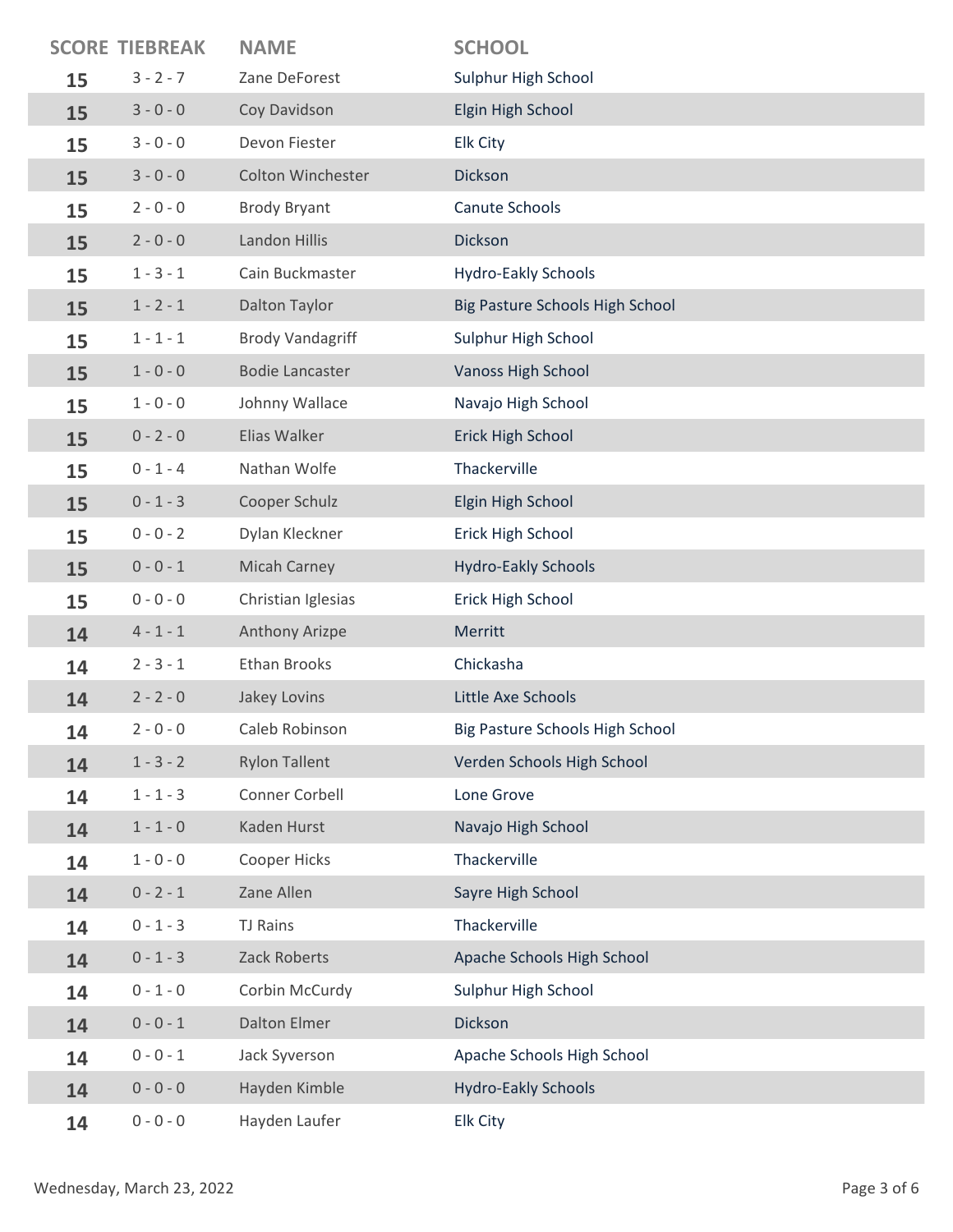|    | <b>SCORE TIEBREAK</b> | <b>NAME</b>              | <b>SCHOOL</b>                   |
|----|-----------------------|--------------------------|---------------------------------|
| 13 | $2 - 1 - 2$           | Kaden Seitz              | Sulphur High School             |
| 13 | $2 - 0 - 0$           | Michael Walker           | Erick High School               |
| 13 | $1 - 3 - 1$           | <b>Ryker Miller</b>      | Navajo High School              |
| 13 | $1 - 2 - 0$           | <b>Harrison Townsend</b> | Vanoss High School              |
| 13 | $1 - 0 - 0$           | <b>Braxton Buchanan</b>  | <b>Elk City</b>                 |
| 13 | $1 - 0 - 0$           | Lane Tinsley             | Big Pasture Schools High School |
| 13 | $1 - 0 - 0$           | Aiden Wells              | Little Axe Schools              |
| 13 | $0 - 1 - 1$           | <b>Preston Fleming</b>   | Erick High School               |
| 13 | $0 - 1 - 0$           | Hunter Roach             | Apache Schools High School      |
| 13 | $0 - 0 - 3$           | Noah Gray                | Sulphur High School             |
| 13 | $0 - 0 - 2$           | <b>Tike Tippett</b>      | Dickson                         |
| 13 | $0 - 0 - 1$           | Caden Konen              | Navajo High School              |
| 13 | $0 - 0 - 1$           | Dawson Michel            | Merritt                         |
| 12 | $7 - 1 - 1$           | Justyn Pyle              | Chickasha                       |
| 12 | $3 - 0 - 0$           | <b>Tanner Barnes</b>     | Thackerville                    |
| 12 | $2 - 0 - 0$           | <b>Isaac Clark</b>       | Chickasha                       |
| 12 | $1 - 3 - 0$           | Crede Woods              | <b>Hydro-Eakly Schools</b>      |
| 12 | $1 - 2 - 0$           | Cole Reeder              | Vanoss High School              |
| 12 | $0 - 2 - 0$           | Nathan Janning           | <b>Canute Schools</b>           |
| 12 | $0 - 2 - 0$           | Alex Orgain              | Merritt                         |
| 12 | $0 - 1 - 0$           | <b>Conner Hastey</b>     | Little Axe Schools              |
| 12 | $0 - 0 - 1$           | <b>Bonham Eslick</b>     | Elgin High School               |
| 12 | $0 - 0 - 1$           | Seth McCraw              | Apache Schools High School      |
| 11 | $4 - 1 - 2$           | Jason Card               | <b>Blair</b>                    |
| 11 | $2 - 1 - 2$           | Jace White               | Dickson                         |
| 11 | $2 - 1 - 0$           | Kyler C. Cagle           | Big Pasture Schools High School |
| 11 | $2 - 1 - 0$           | Ayden Floyd              | Lone Grove                      |
| 11 | $2 - 0 - 0$           | Jace Howell              | Lone Grove                      |
| 11 | $2 - 0 - 0$           | Sam Jennings             | Little Axe Schools              |
| 11 | $2 - 0 - 0$           | Alex Walker              | Big Pasture Schools High School |
| 11 | $1 - 3 - 0$           | Eli Anthony              | Elgin High School               |
| 11 | $1 - 0 - 0$           | Hunter McDonald          | Elgin High School               |
| 11 | $1 - 0 - 0$           | Kayden Ricards           | Dickson                         |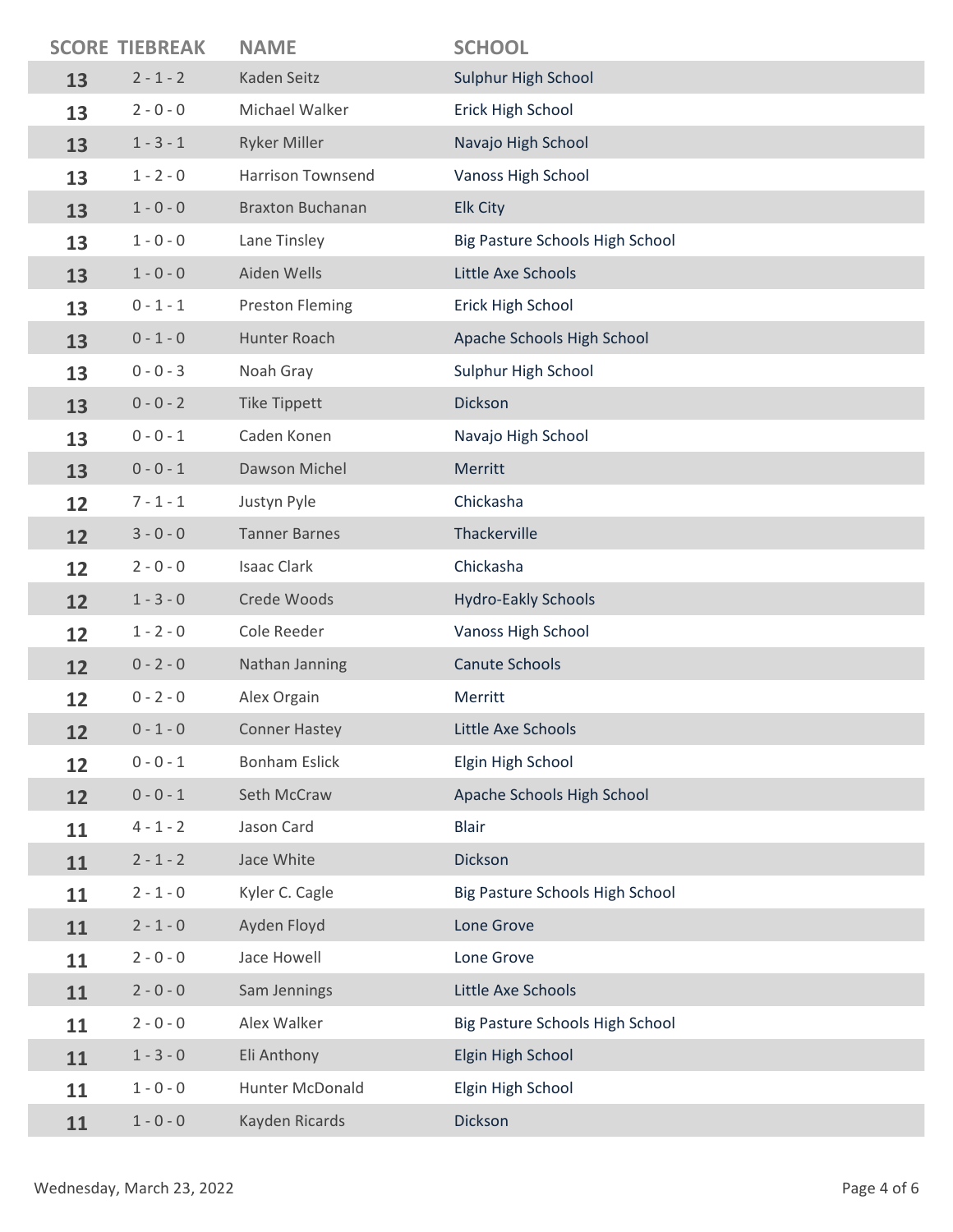|                | <b>SCORE TIEBREAK</b> | <b>NAME</b>            | <b>SCHOOL</b>                   |
|----------------|-----------------------|------------------------|---------------------------------|
| 11             | $0 - 3 - 1$           | Christian Larsen       | Chickasha                       |
| 11             | $0 - 1 - 0$           | Lance D Martin II      | Big Pasture Schools High School |
| 11             | $0 - 1 - 0$           | Jacob Meierhoff        | Lone Grove                      |
| 11             | $0 - 0 - 1$           | Newt Reynolds          | <b>Elk City</b>                 |
| 11             | $0 - 0 - 0$           | <b>Bryar Renfro</b>    | Thackerville                    |
| 11             | $0 - 0 - 0$           | Damon Young            | Little Axe Schools              |
| 10             | $1 - 0 - 0$           | Dylon Dodd             | Lone Grove                      |
| 10             | $0 - 1 - 1$           | Ty Rayburn             | Chickasha                       |
| 10             | $0 - 1 - 0$           | Mark Black             | Apache Schools High School      |
| 10             | $0 - 1 - 0$           | William Megehee        | Little Axe Schools              |
| 10             | $0 - 1 - 0$           | Dakota Roberts         | Apache Schools High School      |
| 10             | $0 - 0 - 0$           | Morgan McIntyre        | Erick High School               |
| 10             | $0 - 0 - 0$           | Casen McKenzie         | Elgin High School               |
| 9              | $1 - 1 - 0$           | Cooper Hughes          | Verden Schools High School      |
| 9              | $1 - 0 - 0$           | Draven Pope            | Thackerville                    |
| 9              | $0 - 1 - 1$           | Asher Metzer           | Lone Grove                      |
| 9              | $0 - 1 - 0$           | <b>Taylor Green</b>    | Little Axe Schools              |
| 9              | $0 - 1 - 0$           | <b>Kaden Harris</b>    | <b>Hydro-Eakly Schools</b>      |
| 9              | $0 - 0 - 0$           | Cooper Garbarino       | Elk City                        |
| 9              | $0 - 0 - 0$           | <b>Austin Marcon</b>   | Little Axe Schools              |
| 9              | $0 - 0 - 0$           | <b>Fisher McGuire</b>  | Erick High School               |
| 8              | $1 - 1 - 0$           | <b>Trevor Earheart</b> | Dickson                         |
| 8              | $0 - 1 - 0$           | Karson Bearden         | Sulphur High School             |
| 8              | $0 - 0 - 0$           | Cainan Hawkins         | Thackerville                    |
| 8              | $0 - 0 - 0$           | Aiden Hopper           | Elk City                        |
| $\overline{7}$ | $1 - 2 - 1$           | Zack Gastineau         | Dickson                         |
| $\overline{7}$ | $1 - 0 - 0$           | Shooter Byford         | Dickson                         |
| $\overline{7}$ | $0 - 0 - 0$           | Logan Baldwin          | Little Axe Schools              |
| 6              | $2 - 2 - 0$           | Dillon Brown           | Sulphur High School             |
| 6              | $1 - 0 - 0$           | <b>Memphis Gray</b>    | <b>Vanoss High School</b>       |
| 6              | $1 - 0 - 0$           | Landon Voyles          | Thackerville                    |
| 6              | $0 - 1 - 0$           | Logan Standridge       | Little Axe Schools              |
| 6              | $0 - 0 - 0$           | Cameron Coy            | Elk City                        |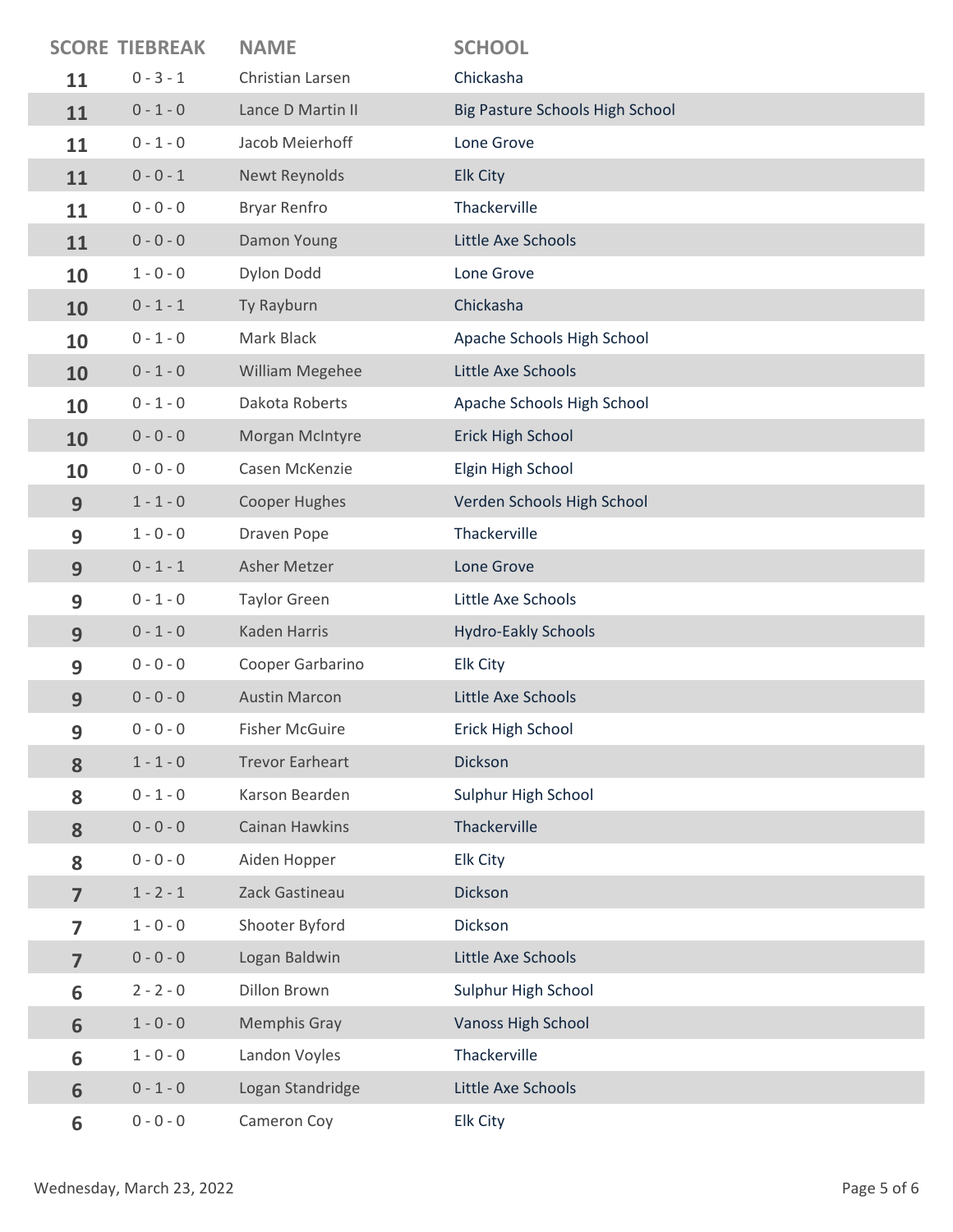| <b>SCORE TIEBREAK</b>   |             | <b>NAME</b>                | <b>SCHOOL</b>                   |
|-------------------------|-------------|----------------------------|---------------------------------|
| 6                       | $0 - 0 - 0$ | Aidan Puryear              | Verden Schools High School      |
| 6                       | $0 - 0 - 0$ | <b>Tayte Shelton</b>       | Elk City                        |
| 5                       | $0 - 0 - 0$ | Reece Keller               | Little Axe Schools              |
| 5                       | $0 - 0 - 0$ | Hayden Tinsley             | Big Pasture Schools High School |
| $\overline{4}$          | $1 - 1 - 0$ | <b>Calyton Porterfield</b> | Lone Grove                      |
| $\overline{\mathbf{4}}$ | $0 - 0 - 1$ | <b>Austin Brownlee</b>     | <b>Dickson</b>                  |
| 4                       | $0 - 0 - 0$ | Sarek Jackson              | Little Axe Schools              |
| 4                       | $0 - 0 - 0$ | Trevor Jessen              | Lone Grove                      |
| 3                       | $0 - 0 - 0$ | <b>Trenton Summers</b>     | Lone Grove                      |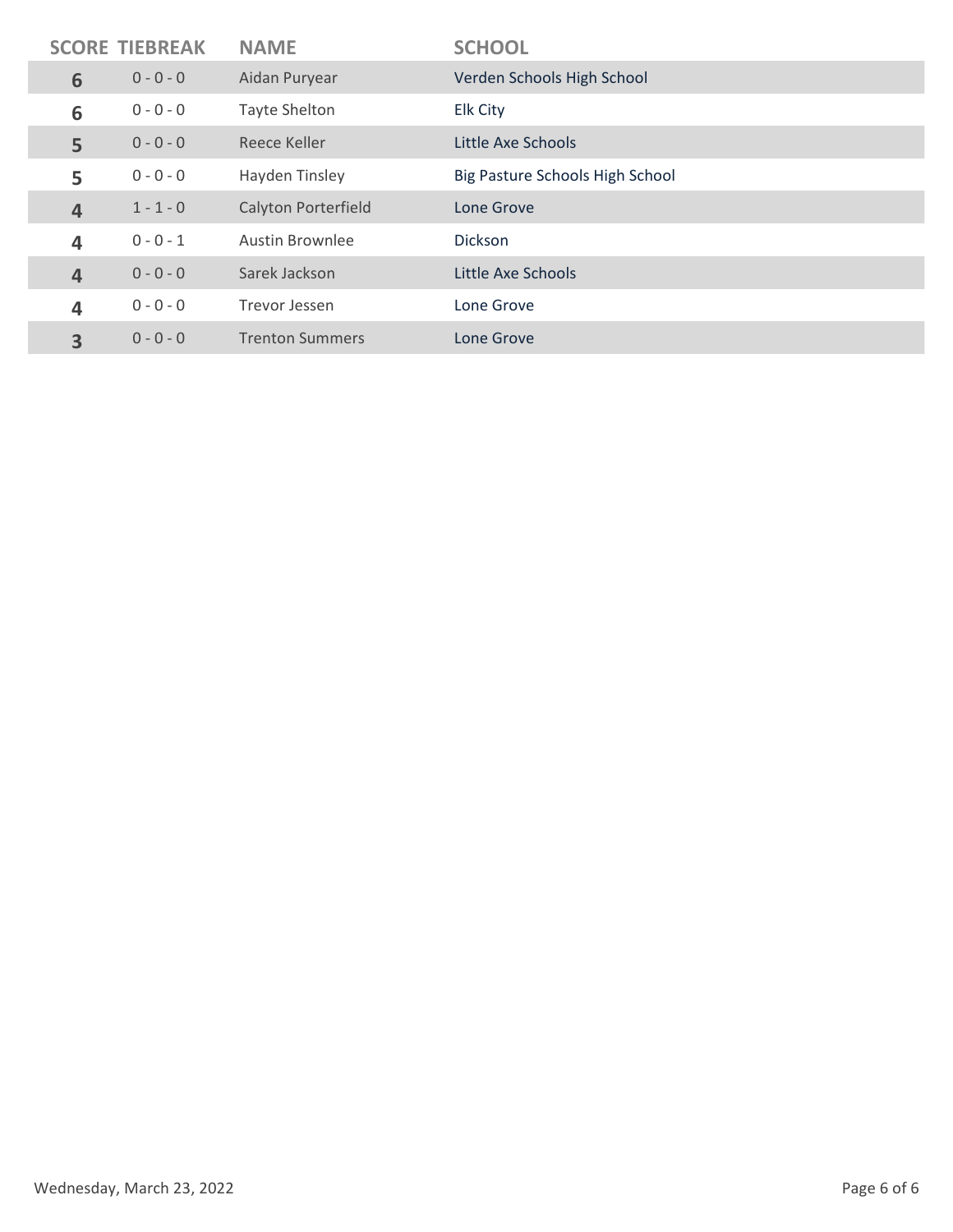#### Junior Team Totals

|  |               | SCORE SCHOOL          |
|--|---------------|-----------------------|
|  | 147           | Sulphur Junior        |
|  | 130           | Sayre Junior          |
|  | 118           | Elk City Junior       |
|  | 109           | <b>Elgin Junior</b>   |
|  | 85            | Navajo Junior         |
|  | 67            | Greenville            |
|  | Vanoss Junior |                       |
|  | 37            | Apache Schools Junior |
|  | 10            | <b>Erick Junior</b>   |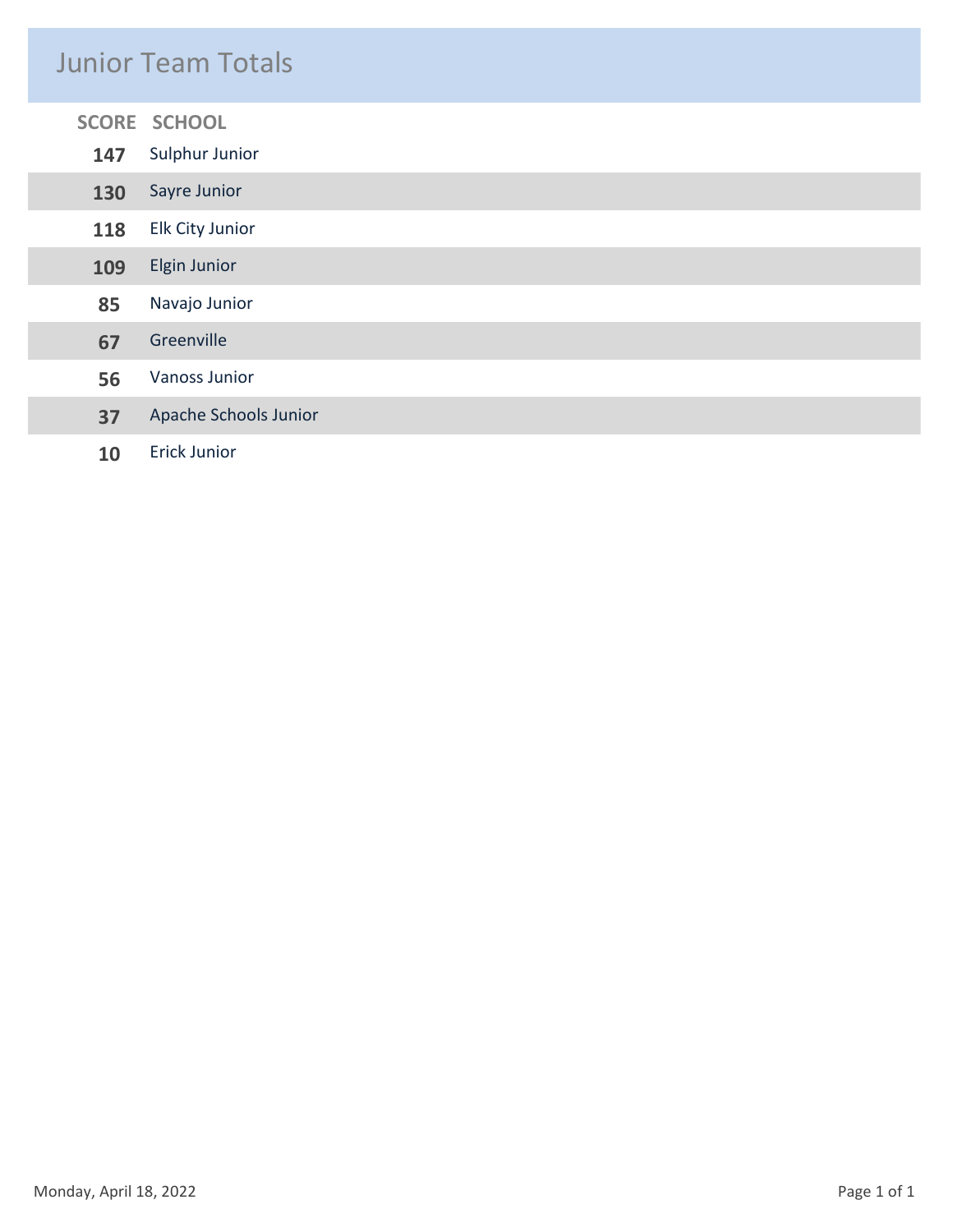## Junior Female Individuals

| <b>SCORE</b>   | <b>TIEBREAK</b> | <b>NAME</b>            | <b>SCHOOL</b>              |
|----------------|-----------------|------------------------|----------------------------|
| 16             | $1 - 0 - 0$     | Jolee Harrold          | Navajo Junior              |
| 16             | $0 - 0 - 2$     | <b>Addison Darling</b> | Merritt                    |
| 14             | $6 - 0 - 0$     | <b>Emily Cain</b>      | Navajo High School         |
| 12             | $5 - 0 - 0$     | Madalyn McClure        | Sulphur Junior             |
| 12             | $2 - 1 - 3$     | <b>Amaurie Peters</b>  | Sulphur Junior             |
| 12             | $1 - 0 - 0$     | Morgan Miller          | Elk City Junior            |
| 12             | $0 - 0 - 0$     | Marina Shimmin         | Navajo Junior              |
| 11             | $3 - 0 - 0$     | <b>Ireland Briscoe</b> | Sayre Junior               |
| 11             | $1 - 2 - 0$     | Isla Hope              | Sulphur Junior             |
| 11             | $1 - 1 - 2$     | <b>Riley Mullen</b>    | <b>Vanoss High School</b>  |
| 11             | $0 - 5 - 0$     | Ali Earls              | Navajo Junior              |
| 10             | $0 - 1 - 2$     | Johna Hartman          | Verden Schools High School |
| 9              | $1 - 0 - 0$     | Jessie Lowry           | Sayre Junior               |
| 9              | $0 - 3 - 0$     | Callie Helton          | Sayre Junior               |
| 9              | $0 - 1 - 1$     | Randy Mullen           | Vanoss Junior              |
| 9              | $0 - 1 - 0$     | <b>Ruthie Miller</b>   | Elgin Junior               |
| 8              | $0 - 1 - 1$     | Avery Wilks            | Altus Schools              |
| $\overline{7}$ | $0 - 1 - 1$     | <b>Tabri Setters</b>   | Verden Schools High School |
| 7              | $0 - 1 - 0$     | Maddison Looney        | Elgin Junior               |
| 6              | $2 - 1 - 0$     | Abby Porterfield       | Lone Grove                 |
| 6              | $0 - 0 - 1$     | Peydon Young           | Sulphur Junior             |
| 6              | $0 - 0 - 0$     | Madilyn Hoffman        | Elgin Junior               |
| 5              | $0 - 0 - 0$     | Paiton Quinn           | Sayre Junior               |
| 3              | $0 - 0 - 0$     | Cassi Stewart          | Greenville                 |
| $\overline{2}$ | $0 - 0 - 0$     | Alivia McGuffin        | Verden Schools High School |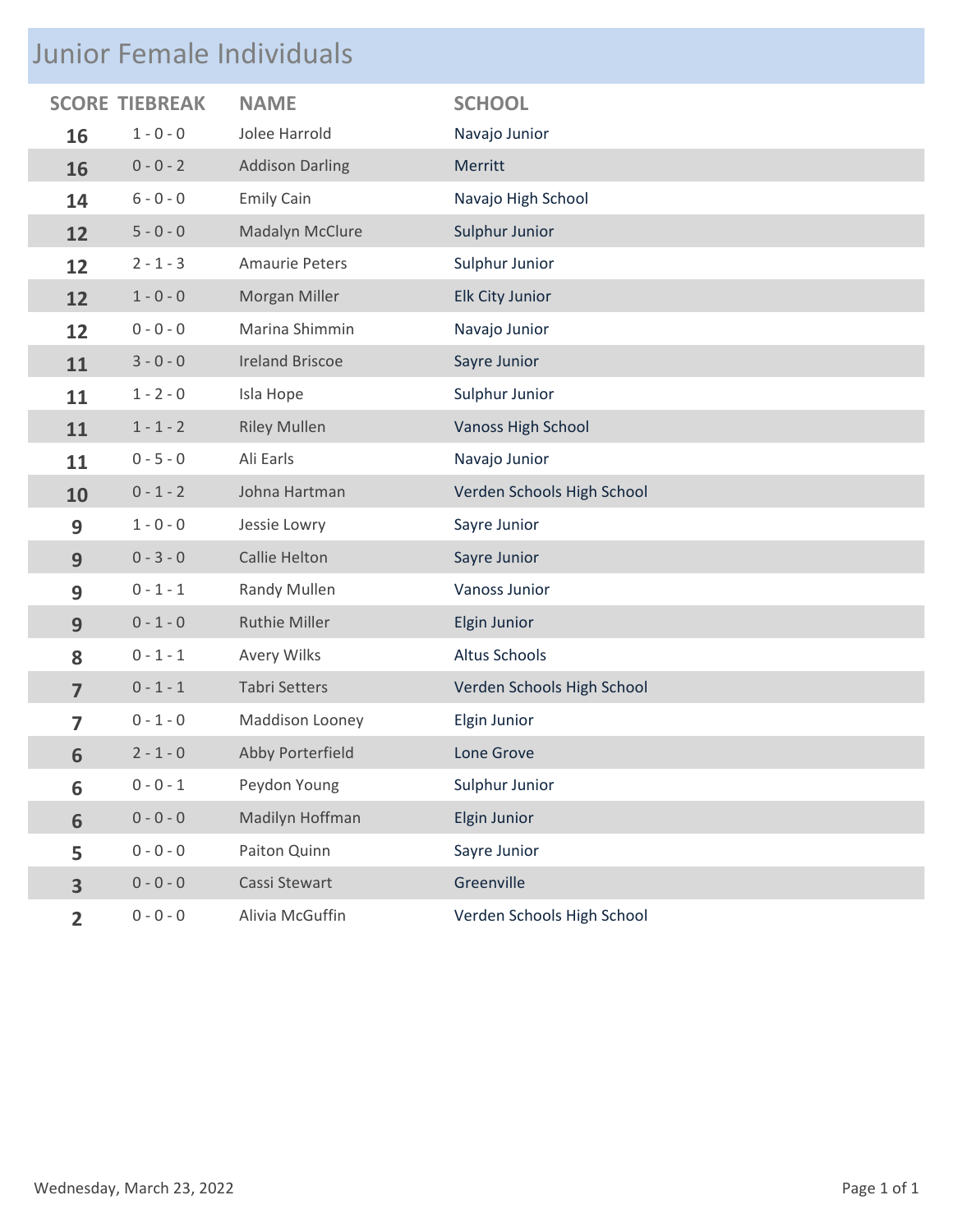### Junior Male Individuals

|    |              | <b>NAME</b>           | <b>SCHOOL</b>         |
|----|--------------|-----------------------|-----------------------|
| 22 | $11 - 4 - 1$ | Noah Heitland         | Sulphur Junior        |
| 21 | $1 - 6 - 4$  | <b>Blane Pierce</b>   | Elk City Junior       |
| 20 | $3 - 5 - 0$  | Dason Harman          | Merritt               |
| 20 | $1 - 4 - 6$  | Jayden Acuna          | Sayre Junior          |
| 19 | $3 - 4 - 4$  | Noah Jarnigan         | Canute Schools        |
| 19 | $2 - 6 - 1$  | Landon Lohberger      | Merritt               |
| 19 | $2 - 4 - 1$  | Grayson Beam          | Sulphur High School   |
| 19 | $1 - 1 - 1$  | Caston Lackey         | Vanoss High School    |
| 18 | $4 - 0 - 0$  | Nick McGill           | Sulphur Junior        |
| 17 | $11 - 0 - 0$ | Jaxon McArthur        | Elk City Junior       |
| 17 | $2 - 4 - 5$  | Kit Hunter            | Elk City Junior       |
| 17 | $1 - 3 - 4$  | Gunner Jackson        | Navajo High School    |
| 17 | $0 - 0 - 5$  | Paul Dezell           | Elgin Junior          |
| 16 | $2 - 6 - 0$  | Ryan Hayes            | <b>Vanoss Junior</b>  |
| 16 | $1 - 3 - 6$  | Mason Griffin         | Sulphur Junior        |
| 16 | $1 - 1 - 8$  | <b>Wyatt Morris</b>   | Vanoss High School    |
| 16 | $1 - 1 - 4$  | Korbyn Barnes         | Sayre Junior          |
| 16 | $0 - 5 - 0$  | Jackson Atwell        | Navajo Junior         |
| 15 | $1 - 2 - 4$  | Nate Bryant           | Merritt               |
| 15 | $1 - 2 - 0$  | Hayden Ramo           | Sulphur Junior        |
| 15 | $1 - 0 - 0$  | Mickey Brown          | Altus Schools         |
| 15 | $0 - 1 - 0$  | <b>Carson Evans</b>   | Greenville            |
| 15 | $0 - 0 - 1$  | Jaxxon Beam           | Sulphur Junior        |
| 15 | $0 - 0 - 0$  | <b>Tucker Walker</b>  | Sayre Junior          |
| 14 | $4 - 1 - 1$  | Jacob Jurek           | Apache Schools Junior |
| 14 | $1 - 0 - 0$  | Carson McCage         | Thackerville          |
| 14 | $0 - 4 - 2$  | Rogelio Oregon        | Elgin Junior          |
| 14 | $0 - 0 - 1$  | Patrick Bailey        | Elgin Junior          |
| 14 | $0 - 0 - 0$  | Brayden Duncan        | Elk City Junior       |
| 13 | $1 - 0 - 0$  | <b>Brock Helton</b>   | Sayre Junior          |
| 13 | $0 - 5 - 1$  | <b>Hector Ramirez</b> | Greenville            |
|    |              | <b>SCORE TIEBREAK</b> |                       |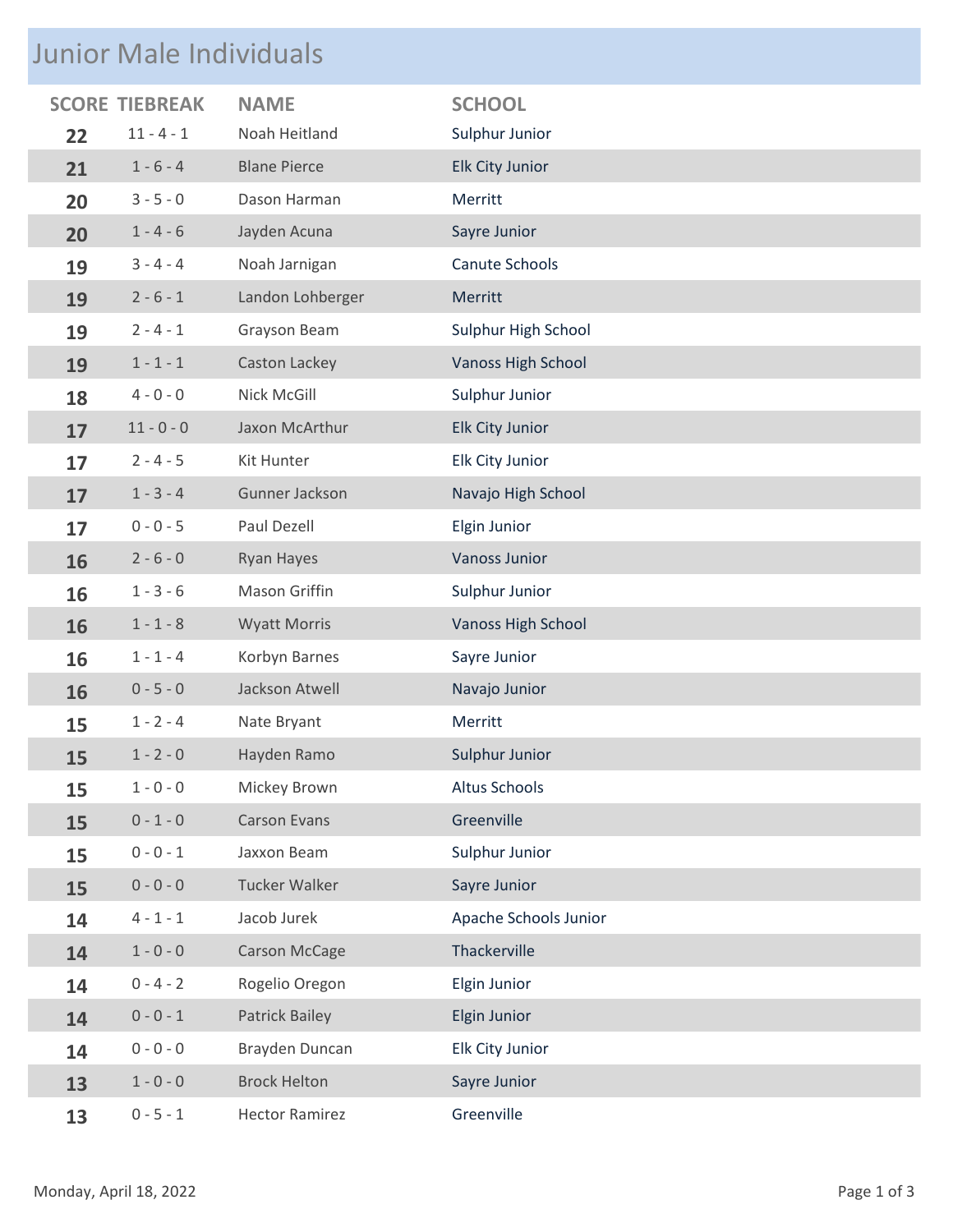|    | <b>SCORE TIEBREAK</b> | <b>NAME</b>               | <b>SCHOOL</b>              |
|----|-----------------------|---------------------------|----------------------------|
| 13 | $0 - 1 - 4$           | James Jeter               | Elk City Junior            |
| 13 | $0 - 1 - 0$           | Haylen Lowery             | Greenville                 |
| 13 | $0 - 1 - 0$           | Jayden McClure            | Sulphur Junior             |
| 13 | $0 - 0 - 3$           | Asher McLaughlin          | Altus Schools              |
| 13 | $0 - 0 - 0$           | <b>Wyatt Davis</b>        | Navajo High School         |
| 13 | $0 - 0 - 0$           | Caden Frost               | Sulphur Junior             |
| 13 | $0 - 0 - 0$           | Holden Hickey             | Sayre Junior               |
| 12 | $3 - 1 - 0$           | Coy Capehart              | Sayre Junior               |
| 12 | $3 - 0 - 0$           | <b>Tucker Miller</b>      | Vanoss Junior              |
| 12 | $1 - 2 - 0$           | Kreiden Swan              | Thackerville               |
| 12 | $0 - 2 - 4$           | <b>Reece Robbins</b>      | <b>Elk City Junior</b>     |
| 12 | $0 - 0 - 0$           | Easton Sloan              | Elk City Junior            |
| 12 | $0 - 0 - 0$           | Conner Stuckey            | Sayre Junior               |
| 12 | $0 - 0 - 0$           | Kollin Walter             | Elk City Junior            |
| 11 | $3 - 0 - 0$           | Landy DeArman             | Sulphur Junior             |
| 11 | $2 - 1 - 1$           | Casey Jones               | Elk City Junior            |
| 11 | $1 - 0 - 0$           | Jarren Coombs             | Sulphur Junior             |
| 11 | $1 - 0 - 0$           | Parker Ezell              | Elgin Junior               |
| 11 | $1 - 0 - 0$           | <b>Solomon Montgomery</b> | Apache Schools Junior      |
| 11 | $0 - 2 - 0$           | Cooper Davidson           | Elgin Junior               |
| 10 | $1 - 0 - 0$           | Eagen Carter              | Erick Junior               |
| 10 | $1 - 0 - 0$           | Joseph Lehman             | Verden Schools High School |
| 10 | $1 - 0 - 0$           | Hunter McElhaney          | Elgin Junior               |
| 10 | $1 - 0 - 0$           | <b>Carson Price</b>       | Elk City Junior            |
| 10 | $0 - 1 - 0$           | <b>Austin Caton</b>       | Navajo Junior              |
| 10 | $0 - 1 - 0$           | Tilden Smith              | Navajo Junior              |
| 10 | $0 - 0 - 1$           | Jordan Hull               | Sayre Junior               |
| 10 | $0 - 0 - 1$           | Jake Lingle               | Navajo Junior              |
| 10 | $0 - 0 - 1$           | Max Washburn              | Elgin Junior               |
| 10 | $0 - 0 - 0$           | <b>Gus Phipott</b>        | Elgin Junior               |
| 10 | $0 - 0 - 0$           | <b>Hershel Sanders</b>    | <b>Vanoss Junior</b>       |
| 10 | $0 - 0 - 0$           | Luke Thomas               | Elk City Junior            |
| 9  | $2 - 0 - 0$           | Jake Deel                 | Elgin Junior               |